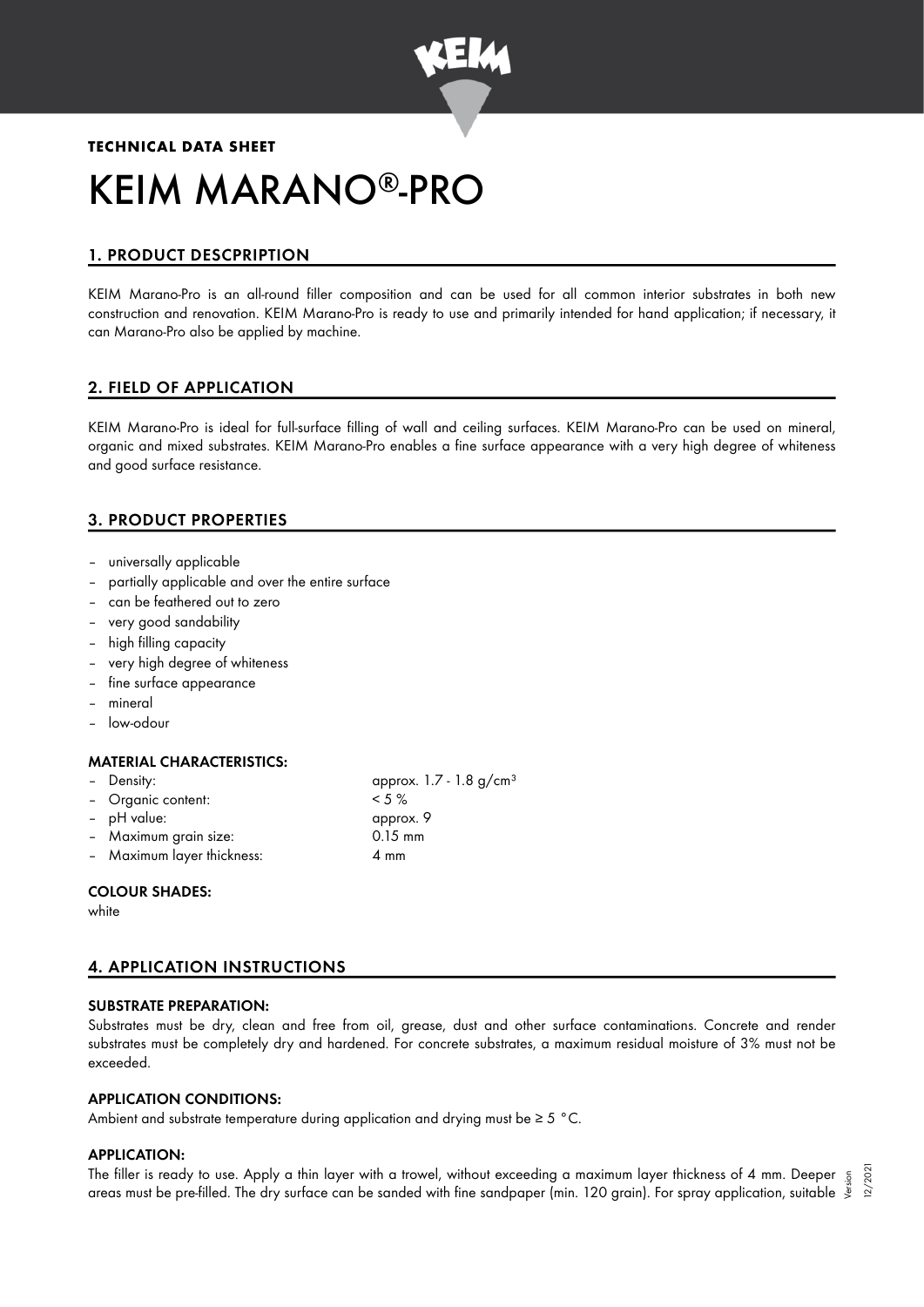equipment must be used, such as powerful airless piston pumps (e.g. Graco Mark 7 and higher) (nozzle ≥ 545 , without filter) or screw pump technology.

## FINISHING:

Note:

We recommend priming with KEIM Soliprim after sanding and thoroughly removing dust from the trowel surface. The filler must be coated with a suitable interior paint, e.g. KEIM Innostar, KEIM Innopro or KEIM Innotop.

#### DRYING TIME:

Can be overcoated after 9 hours at the earliest (at 23°C and 50% RH). At higher relative humidity, layer thicknesses and/or lower temperatures, drying is delayed accordingly.

#### CONSUMPTION:

These material consumption values are guide values for smooth substrates. Exact consumption values must be determined by means of test areas.

## CLEANING OF TOOLS:

Clean immediately with water.

## 5. PACKAGING

| <b>Container content</b> | Unit of measure | Quantity on pallet | Type of container |
|--------------------------|-----------------|--------------------|-------------------|
|                          | κg              | ົ                  | bucket            |

# 6. STORAGE

| max. storage time | <b>Storage conditions</b>                            |  |
|-------------------|------------------------------------------------------|--|
| 12 months         | cool<br>frost-free<br>keep container tightly sealed. |  |

## 7. DISPOSAL

For disposal information refer to section 13 of the safety data sheet.

## EC WASTE CODE:

Waste code: 08 02 99

# 8. SAFETY INSTRUCTIONS

Please, refer to the Material Safety Data Sheet.

#### GISCODE:

GIS code: BSW 20

# 9. GENERAL INFORMATION

Any splashes on surrounding surfaces must be rinsed off immediately with water. Mixing with products not part of the system or other foreign additives is not permitted.